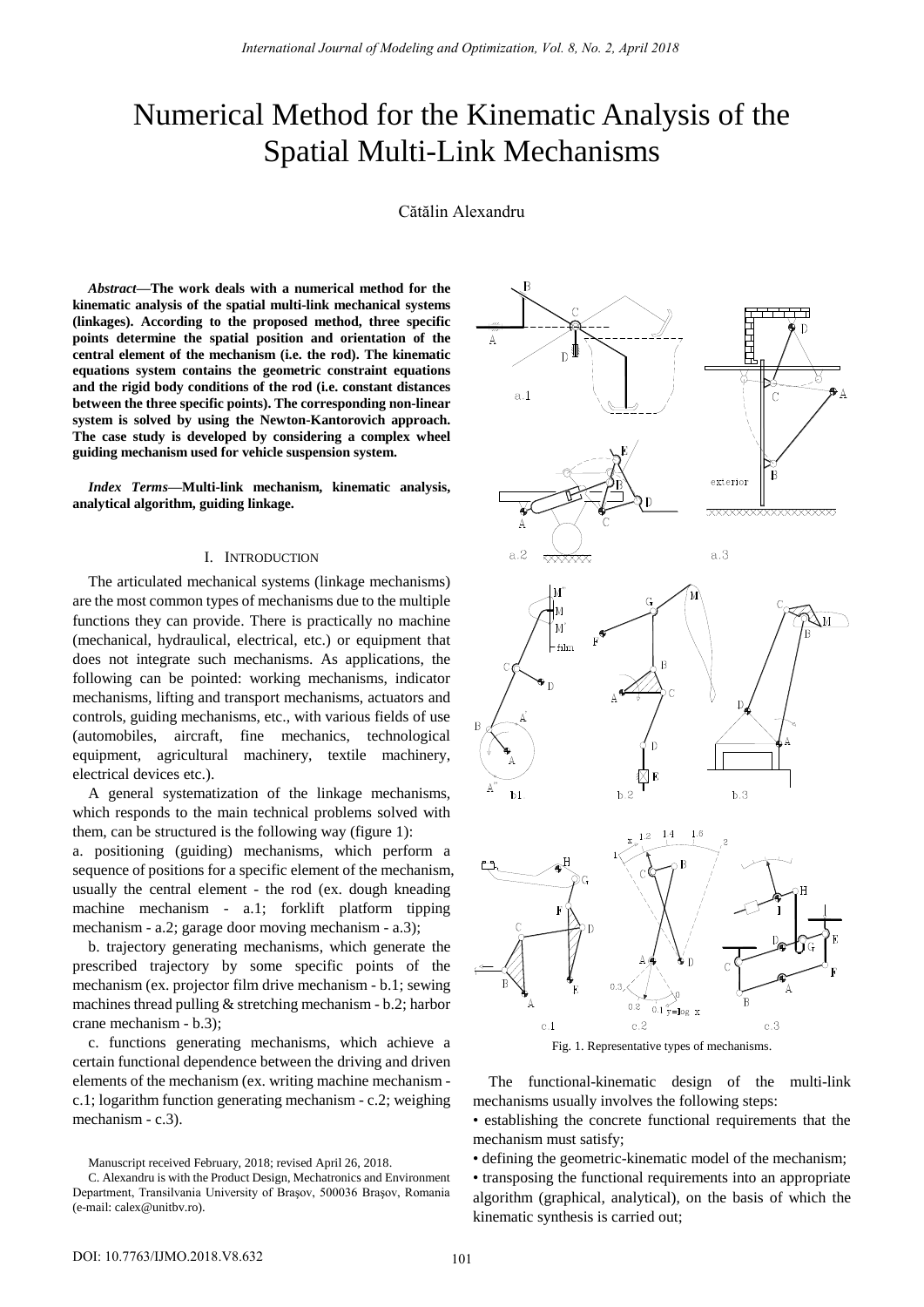• obtaining the mechanism (meaning the specific geometric parameters);

• determining the kinematic functions achieved by the mechanism obtained from the synthesis process, and comparing their values with those imposed by the functional requirements, thus allowing to evaluate the deviations from the theoretical values;

• optimizing the mechanism for obtaining the appropriate functions, if the deviations obtained in the previous step are not convenient.

For the positional analysis of the multi-link mechanisms, vector-based methods (algebraic, matriceal) are frequently used for planar mechanisms [1]–[3]. In the case of spatial mechanisms, because of their complexity, the vector-based methods are difficult to apply, especially for the multi-loop (poly-contour) mechanisms, due to the large number of transformations would be required to express all the vectors attached to the elements in the base reference system.

In this situation, the geometric methods, mainly based on analytical constraint conditions, represent a good solution for the kinematic analysis of the spatial multi-link mechanisms [4]–[8]. The use of such methods is also justified by the need to define the mechanisms by the geometric parameters that are read directly from the execution drawings of the elements, and from the overall drawing of the system.

The scientific literature also presents mixed kinematic analysis algorithms, which combine geometric equations - to materialize the nature of the geometric constraints (joints) from the mechanism, and vectorial equations - by which the movement of the elements is modeled [9], [10].

On the other hand, powerful kinematic analysis algorithms are integrated in the commercial MBS (Multi-Body Systems) software environments, such as ADAMS of MSC.Software. Although these virtual prototyping tools provide important benefits, as pointed out in [11]–[15], their cost is still a major impediment, even in academic configurations.

In these terms, the current work proposes a numerical method for the kinematic analysis of the spatial multi-link mechanisms, which can be applied in unitary way to most types of linkages (especially the guiding linkages). As case study, the method is applied for a complex wheel guiding mechanism used for a vehicle suspension system, thus proving its usefulness (viability).

### II. DEFINING THE PROPOSED METHOD

The geometric model of the multi-link mechanisms is defined by the coordinates of some specific points on the mechanism rod (in the local technological frame of the rod) and on the base (in the global reference frame), as well by the lengths of the guiding links (bars) of the mechanism.

To explain the specifics of the method, the spatial multi-link mechanism shown in figure 2 is considered. The mechanism assures the guiding (in terms of spatial movement) of the central element / rod (2) by using three specific points, in this case the centers of the spherical joints B, C and D to the adjacent elements (1, 3, 4), which are guided on two circles (with the revolute axes A-A' and E-E') and one sphere (with the center in F). The constraints of the points through which

the rod is guided in the spatial movement consist of the requirements that they be permanently on the support curves and /or surfaces, with centers on the mechanism base. The local reference frame of the rod  $X_2Y_2Z_2$  has the origin in the rod center O,  $Y_2$  is the longitudinal axis of the rod,  $X_2$  - the transversal axis, while  $Z_2$  is directed for obtaining a tri-orthogonal system.



Fig. 2. The structural model of a spatial multi-link mechanism.

The method proposed here is based on the premise that the spatial movement of the rod is completely defined by three non-collinear specific points, namely the two extremities of the rod (M and N), to which a third point P on the rod is added (see figure 2). The spatial positioning of the rod is defined by the set of positions of the three specific points, which determine the location and the orientation of the rod reference frame  $X_2Y_2Z_2$  relative to the global reference frame XYZ attached to the fixed base of the mechanism.

In the technological frame of the rod, the three specific points have the following local coordinates (which are input data for analysis):  $M(0, Y_{M(2)}, 0)$ ,  $N(0, Y_{N(2)}, 0)$ ,  $P(X_{P(2)}, Y_{P(2)},$  $Z_{P(2)}$ ). In the global reference frame attached to the fixed base of the mechanism, the points have the global coordinates (which are to be determined through the kinematic analysis):  $M(X_M, Y_M, Z_M)$ ,  $N(X_N, Y_N, Z_N)$ ,  $P(X_P, Y_P, Z_P)$ .

Between the three specific points, there can be defined three relationships, which are based on the corresponding

constant distances equations (the rod is assumed to be rigid):  
\n
$$
F_1 = (X_P - X_N)^2 + (Y_P - Y_N)^2 + (Z_P - Z_N)^2 - |PN|^2 = 0,
$$
\n
$$
F_2 = (X_P - X_M)^2 + (Y_P - Y_M)^2 + (Z_P - Z_M)^2 - |PM|^2 = 0,
$$
\n
$$
F_3 = (X_N - X_M)^2 + (Y_N - Y_M)^2 + (Z_N - Z_M)^2 - |NM|^2 = 0,
$$

where the distances |PN|, |PM|, |NM| are computed in accordance with the local coordinates of the points (in the rod reference frame  $X_2Y_2Z_2$ :

$$
|NM| = Y_{N(2)} - Y_{M(2)},
$$
  
\n
$$
|PM| = \sqrt{X_{P(2)}^2 + (Y_{P(2)} - Y_{M(2)})^2 + Z_{P(2)}^2},
$$
  
\n
$$
|PN| = \sqrt{X_{P(2)}^2 + (Y_{P(2)} - Y_{N(2)})^2 + Z_{P(2)}^2}.
$$
\n(1')

By considering as independent parameter (generalized coordinate) for the kinematic analysis one of the global coordinates of the specific points (one that is more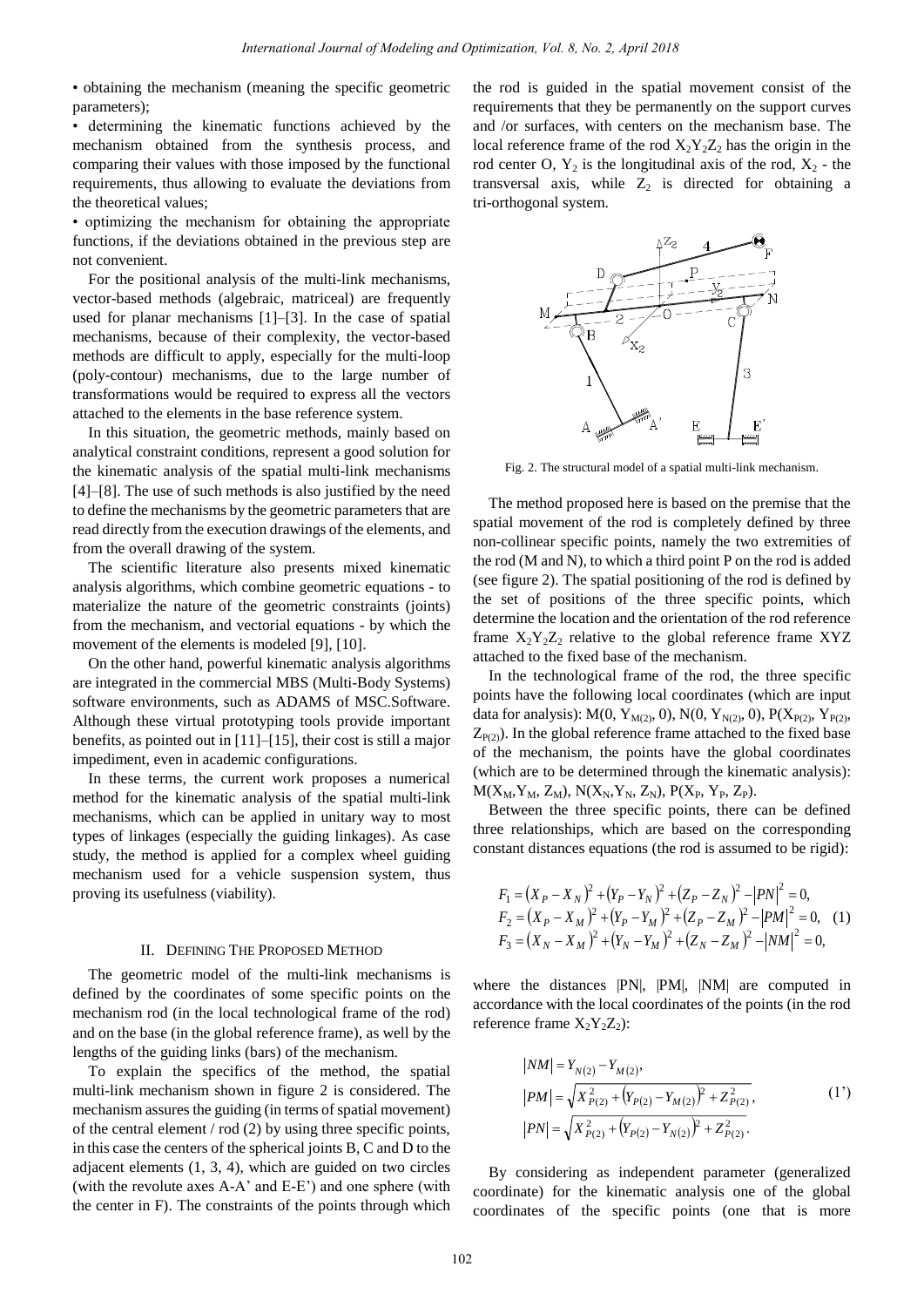appropriate, depending on the type of mechanism), to completely define the spatial positioning of the rod, besides equations (1), other five equations are still needed, and these equations are defined by considering the geometric constraints to which the rod is subjected (in correlation with the connections / joints to the adjacent elements of the mechanism). The following constraint equations correspond to the spatial multi-link mechanism shown in figure 2:

• for the guidance on sphere with center in F of the point D belonging to rod:

ging to rod:  
\n
$$
F_4 = (X_D - X_F)^2 + (Y_D - Y_F)^2 + (Z_D - Z_F)^2 - l_4^2 = 0,
$$
\n(2)

• for the guidance on circle of the rod point B, considering the revolute axis defined by the pair of points A - A':

$$
F_5 = (X_B - X_A)^2 + (Y_B - Y_A)^2 + (Z_B - Z_A)^2 - l_1^2 = 0
$$
  
\n
$$
F_6 = (X_B - X_A)^2 + (Y_B - Y_A)^2 + (Z_B - Z_A)^2 - l_1^2 = 0
$$
 (3)

• for the guidance on circle of the rod point C, considering the

revolute axis defined by the pair of points E - E':  
\n
$$
F_7 = (X_C - X_E)^2 + (Y_C - Y_E)^2 + (Z_C - Z_E)^2 - l_3^2 = 0
$$
\n
$$
F_8 = (X_C - X_E)^2 + (Y_C - Y_E)^2 + (Z_C - Z_E)^2 - l_3^2 = 0
$$
\n(4)

The global coordinates of the points A - A', E - E' and F in the global reference frame are input data for the kinematic analysis (known parameters that define the geometric model of the mechanism).

In this way, a non-linear system of eight equations is obtained, the unknowns being the global coordinates of the three specific points M, N, and P, excepting the independent coordinate, which is the imposed kinematic parameter. In the first three functions F1, F2, F3 (eq. 1), the eight unknowns appear explicitly, while in the other functions F4 , ..., F8 (eq. 2 - 4) they appear implicitly through the coordinates of the rod joints (in this case, B, C, and D).

The relationship between the rod joints and the three specific points that define its position and orientation is defined by the conditions that the distances between each joint and the specific points are constant (the rod being a rigid body). As example, for the spherical joint B, there are the following constant distance equations:

owing constant distance equations:  
\n
$$
T_1 = (X_B - X_M)^2 + (Y_B - Y_M)^2 + (Z_B - Z_M)^2 - |BM|^2 = 0,
$$
\n
$$
T_2 = (X_B - X_N)^2 + (Y_B - Y_N)^2 + (Z_B - Z_N)^2 - |BN|^2 = 0,
$$
\n
$$
T_3 = (X_B - X_P)^2 + (Y_B - Y_P)^2 + (Z_B - Z_P)^2 - |BP|^2 = 0,
$$
\n(5)

where the distances |BM|, |BN| and |BP| are computed in correlation with the local coordinates of the points in the rod<br>reference frame (which are known input data):<br> $|BM| = \sqrt{(X_{B(2)})^2 + (Y_{B(2)} - Y_M_{2})^2 + (Z_{B(2)})^2}$ , reference frame (which are known input data):

$$
|BM| = \sqrt{(X_{B(2)})^2 + (Y_{B(2)} - Y_{M(2)})^2 + (Z_{B(2)})^2},
$$
  
\n
$$
|BN| = \sqrt{(X_{B(2)})^2 + (Y_{B(2)} - Y_{N(2)})^2 + (Z_{B(2)})^2},
$$
  
\n
$$
|BP| = \sqrt{(X_{B(2)} - X_{P(2)})^2 + (Y_{B(2)} - Y_{P(2)})^2 + (Z_{B(2))} - Z_{P(2)})^2}.
$$
\n(5')

The non-linear system of three equations with three unknowns  $(X_B, Y_B, Z_B)$  was solved by subtracting the first equation from the other two, resulting two linear equations in  $X_B$  and  $Y_B$  as functions of  $Z_B$ , as follows:

$$
X_B = a_1 \cdot Z_B + b_1, \, Y_B = a_2 \cdot Z_B + b_2. \tag{6}
$$

 These functions are replaced in the first equation of the system (5), resulting in this way a quadratic equation in  $Z_B$ with the well-known solution

$$
Z_B = \frac{-b_3 \pm \sqrt{b_3^2 - a_3 \cdot c_3}}{a_3}.
$$
 (7)

The coefficients  $a_{1,2,3}$ ,  $b_{1,2,3}$  and  $c_3$  depend on the global coordinates of the three specific points (M, N, P) and the corresponding distances (|BM|, |BN|, |BP|). The coordinates  $X_B$  and  $Y_B$  are then obtained from eq. (6).

The non-linear system (5) is written for each joint of the rod (namely B, C and D for the multi-link mechanism shown in figure 2), thus resulting the coordinates for all of them, which will be then included / integrated in the constraint equations system of the mechanism F4, ..., F8 (eq. 2 - 4).

The global coordinates of the rod reference frame origin (the center of the rod axis MN) are defined in the following way:

$$
X_2 = \frac{X_M + X_N}{2}, Y_2 = \frac{Y_M + Y_N}{2}, Z_2 = \frac{Z_M + Z_N}{2}.
$$
 (8)

The general non-linear system  $F1$ , ...,  $F8$  (eq. 1 - 4) is solved by using the Newton-Kantorovich iterative method, starting from the following known initial solution:

$$
X_M = X_2^0, Y_M = Y_2^0 + Y_M(2), Z_M = Z_2^0,
$$
  
\n
$$
X_N = X_2^0, Y_N = Y_2^0 + Y_N(2), Z_N = Z_2^0,
$$
  
\n
$$
X_P = X_2^0 + X_{P(2)}, Y_P = Y_2^0 + Y_{P(2)}, Z_P = Z_2^0 + Z_{P(2)}.
$$
\n(9)

The solving is performed in the following steps sequence: a. Establishing the initial solution (eq. 9) of the system.

b. Computing the coordinates of the rod reference frame origin (eq. 8), and the coordinates of the connection points (joints) of the rod (eq. 5), corresponding to the initial position of the mechanism;

c. Establishing the Jacobian of the system, by deriving the functions  $F_i$  in relation with the unknown parameters  $X_i$ :

$$
J = \begin{vmatrix} \frac{\partial F_1}{\partial X_1} & \frac{\partial F_1}{\partial X_2} & \frac{\partial F_1}{\partial X_3} & \cdots & \frac{\partial F_1}{\partial X_i} \\ \frac{\partial F_2}{\partial X_1} & \frac{\partial F_2}{\partial X_2} & \frac{\partial F_2}{\partial X_3} & \cdots & \frac{\partial F_2}{\partial X_i} \\ \vdots & \vdots & \ddots & \vdots \\ \frac{\partial F_i}{\partial X_1} & \frac{\partial F_i}{\partial X_2} & \frac{\partial F_i}{\partial X_3} & \cdots & \frac{\partial F_i}{\partial X_i} \end{vmatrix}, i = 1...8.
$$
 (10)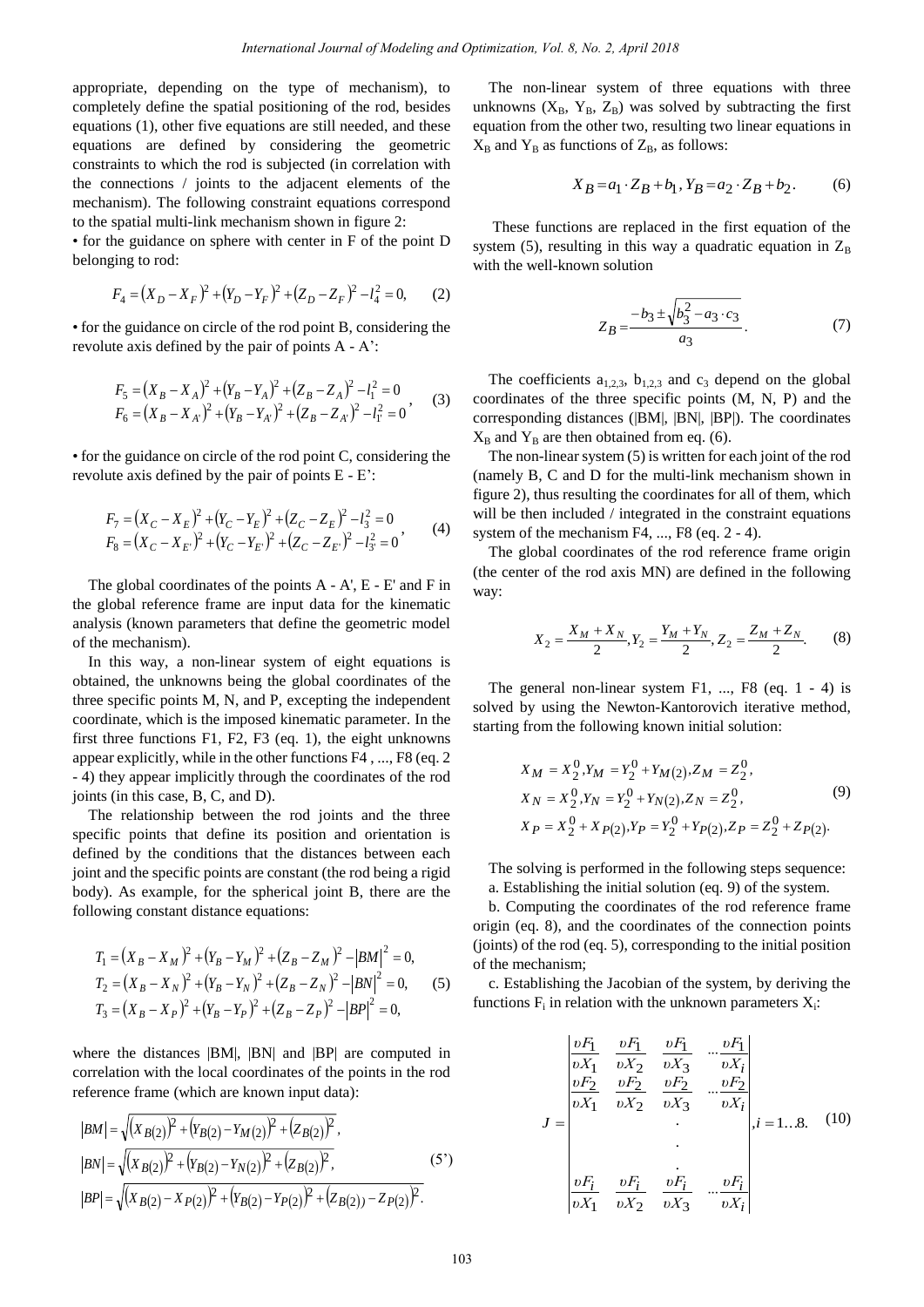The partial derivatives of the first three functions  $F_1$ ,  $F_2$ ,  $F_3$ are directly obtained by deriving the rigid body conditions of the rod (eq. 1) in relation with the coordinates of the three specific points, which are explicitly found in these equations. For the other functions  $F_4$  -  $F_8$ , in which the unknowns are implicitly found, there are also considered the partial derivatives in relation with the coordinates of the rod joints, which are obtained by deriving the eq.  $(5)$ .

d. Establishing the new solution of the system (in the first iteration) by using the Gauss-Jordan elimination, which is based on converting the corresponding matrix into reduced row echelon form.

e. testing the corresponding error:

$$
\begin{vmatrix} X_P \\ Y_P \\ Z_P \\ X_M \\ \vdots \end{vmatrix} - \begin{vmatrix} X_P \\ Y_P \\ Z_P \\ X_M \\ \vdots \end{vmatrix} \leq |\varepsilon|, \tag{11}
$$

where  $\varepsilon$  is the admissible error.

If expression  $(11)$  is satisfied, then  $'1'$  is retained as the solution of the system; otherwise, the iterative process is repeated from point/step "b", assuming as the initial solution of the system in the new iteration the values of the unknowns from the previous iteration. The iterative process 'a - d' ends when the difference between the values of the unknowns in two consecutive iterations "m-1" and "m" reaches the required precision:

$$
\begin{vmatrix} X_P \\ Y_P \\ Z_P \\ X_M \\ \vdots \end{vmatrix} - \begin{vmatrix} X_P \\ Y_P \\ Z_P \\ X_M \\ \vdots \end{vmatrix} \leq |\varepsilon|, \qquad (12)
$$

the solution of the system being  ${X_P, Y_P, Z_P, X_M, Y_M, Z_M, X_N, Y_M, Z_M, X_N}$  $Y_N, Z_N\}_m$ .

For a current position of the mechanism, the non-linear system is solved in similar way, by considering the solution obtained in the previous position of the mechanism as new initial solution. In this way, the kinematic behavior can be determined for the whole motion range (domain) of the mechanism.

# III. CASE STUDY

The method proposed for the kinematic analysis of the spatial multi-link mechanisms was tested on various types of linkages. For this paper, the application was developed by considering the guiding linkage shown in figure 3, which is frequently used in vehicle wheel suspension systems. In this case, the central element (i.e. the rod) of the mechanism is represented by the wheel carrier (6), which is guided in the relative motion to car body/chassis (the fixed base of the mechanism) by a set of five binary links (1-5), with spherical joints at both ends.



Fig. 3. The wheel guiding mechanism by five points - on five spheres (5S).

The five geometric constraints that describe the 5S-guiding mechanism are similar to that defined by eq. (2), as follows:

The five geometric constraints that describe the 5S-gunding  
echanism are similar to that defined by eq. (2), as follows:  

$$
F_j = (X_{Mj} - X_{M0j})^2 + (Y_{Mj} - Y_{M0j})^2 + (Z_{Mj} - Z_{M0j})^2 - l_j^2 = 0, (13)
$$

where  $j=1...5$  corresponds to the specific guiding links of the mechanism.

 The three specific points that define the spatial position and orientation of the wheel carrier have been selected in the following way: the two extremities of the wheel carrier spindle  $(M - the wheel center, and N)$ , the third point  $(P)$  being located in the longitudinal - vertical plane of the wheel carrier reference frame  $X_6Y_6Z_6$ .

 The numerical algorithm for the kinematic analysis was transposed in computer code by using an object oriented programming language (Delphi). For this work, the kinematic study was performed by considering the passing over bumps regime, the independent kinematic parameter being the vertical coordinate of the wheel center M, with the following motion domain  $Z_M \in [-80, +80]$  mm.

Among the results obtained by running the program, figure 4.a shows the variation of the camber angle of the wheel, while figure 4.b shows several graphical simulation frames in the transversal - vertical plane YZ of the vehicle.



Fig. 4. Results of the kinematic analysis for the 5S-guiding mechanism.

 The camber angle represents the angle between the vertical axis of the wheel used for steering and the vertical axis of the